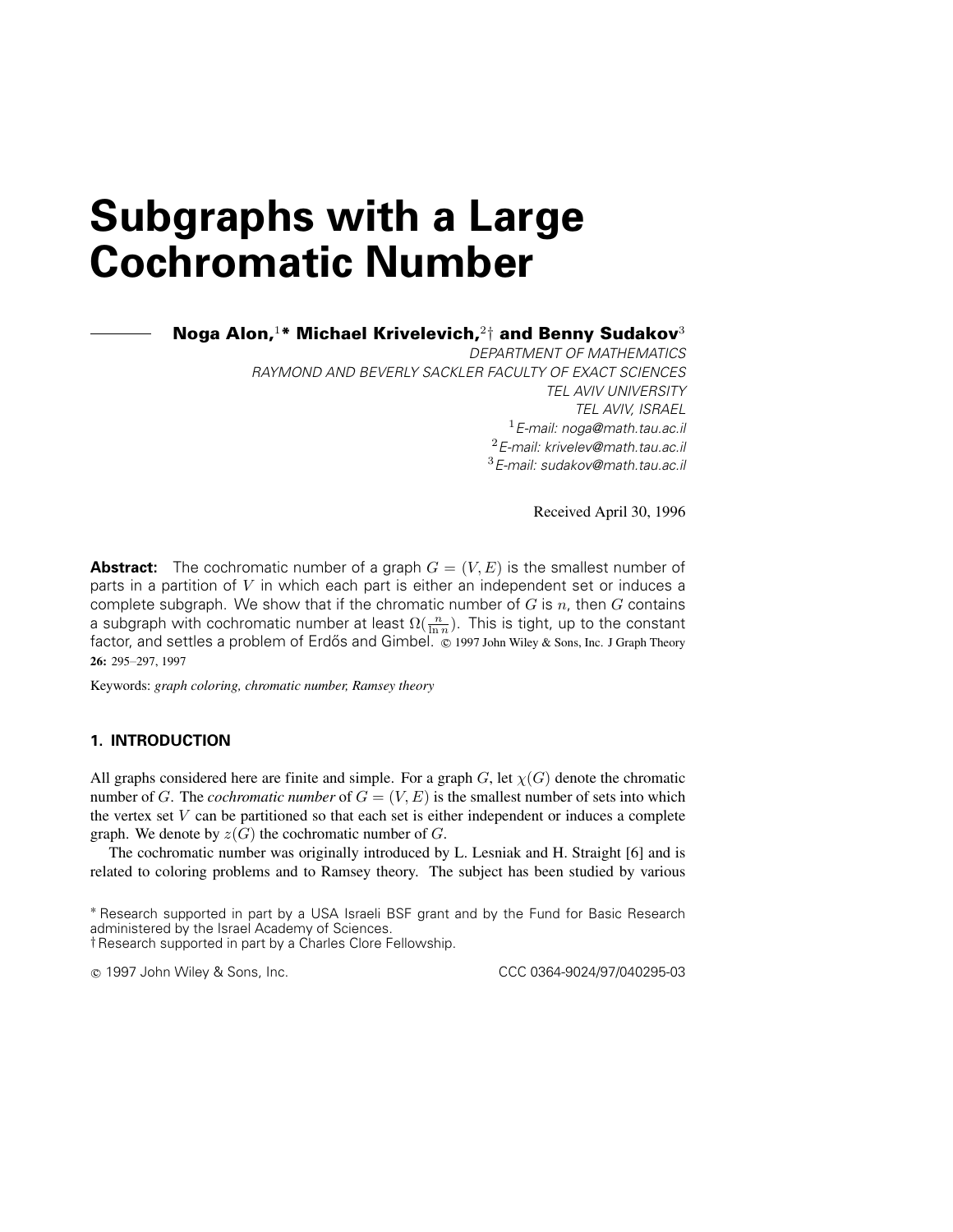researches (see [8] for several references). A natural question is to find a connection between the chromatic and the cochromatic numbers of a graph. A complete graph on  $n$  vertices shows that a graph G with a high chromatic number may have a low cochromatic number. Thus to get a nontrivial result one should consider subgraphs of  $G$ . P. Erdős and J. Gimbel [3] studied this question and proved that if  $\chi(G) = n$ , then G contains a subgraph whose cochromatic number is at least  $\Omega(\sqrt{n/\ln n})$ . They conjectured (see also [7] and [8], pp. 262–263) that the square root can be omitted. In this note we prove the following theorem which settles this conjecture.

**Theorem 1.1.** Let  $G$  be a graph with chromatic number  $n$ , then  $G$  contains a subgraph with cochromatic number at least  $(\frac{1}{4} + o(1)) \frac{n}{\log_2 n}$ .

Note that the result of the above theorem is best possible up to a constant factor, as shown by a clique on *n* vertices together with the simple result of [2], [4] that the cochromatic number of any graph on *n* vertices is at most  $(2+o(1))\frac{n}{\log_2 n}$ .

## **2. THE PROOF**

In this section we prove the main result. This is done using a probabilistic argument. Throughout, we assume that n is sufficiently large. To simplify the presentation, we omit all floor and ceiling signs whenever these are not crucial. Let  $G = (V, E)$  be a graph with chromatic number n. We can assume that  $G$  does not contain a clique of size  $n$ . Otherwise, by the known results about Ramsey numbers (see, e.g., [5], [1]), G contains an *n*-vertex subgraph with neither a clique nor an independent set of size at least  $2 \log_2 n$ , whose cochromatic number is at least  $\frac{n}{2 \log_2 n}$ , as needed.

As the first step we reduce the size of the problem. More precisely, we prove that it is enough to consider graphs with at most  $n^2$  vertices. This can be done by the following lemma.

**Lemma 2.1.** Let  $G = (V, E)$  be a graph with chromatic number n. Then either  $z(G) \ge n/\ln n$ or G contains a subgraph  $G_1 = (V_1, E_1)$ , such that  $\chi(G_1) = (1 + o(1))n$  and  $|V_1| \leq n^2$ .

*Proof.* Suppose that  $z(G) < n/\ln n$ . Let  $V = \bigcup_{i=1}^{k} U_i \cup \bigcup_{j=1}^{l} W_j$  be a partition of the set of vertices of G into independent sets  $U_i$  and cliques  $W_j$ , such that  $k + l < n/\ln n$ . Define  $V_1 = \bigcup_{j=1}^l W_j$ . Since G has no clique of size  $n, |V_1| \leq n^2/\ln n < n^2$ . Let  $G_1$  be the subgraph of G induced on the set  $V_1$ . Then any coloring of  $G_1$  together with the sets  $U_i$  forms a coloring of  $G$ . Thus

$$
n = \chi(G) \le \chi(G_1) + k \le \chi(G_1) + n/\ln n.
$$

Ľ

Therefore  $\chi(G_1) \geq n - n/\ln n = (1 + o(1))n$ .

Theorem 1.1 is now a straightforward consequence of the following lemma.

**Lemma 2.2.** Let  $G_1 = (V_1, E_1)$  be a graph on at most  $n^2$  vertices with  $\chi(G_1) = (1 + o(1))n$ . Let H be a subgraph of  $G_1$ , obtained by choosing each edge of  $G_1$  randomly and independently with probability  $1/2$ . Then almost surely

$$
z(H) \ge \left(\frac{1}{4} + o(1)\right) \frac{n}{\log_2 n}.
$$

*Proof.* The probability that H contains a clique of size  $4 \log_2 n$  is clearly at most